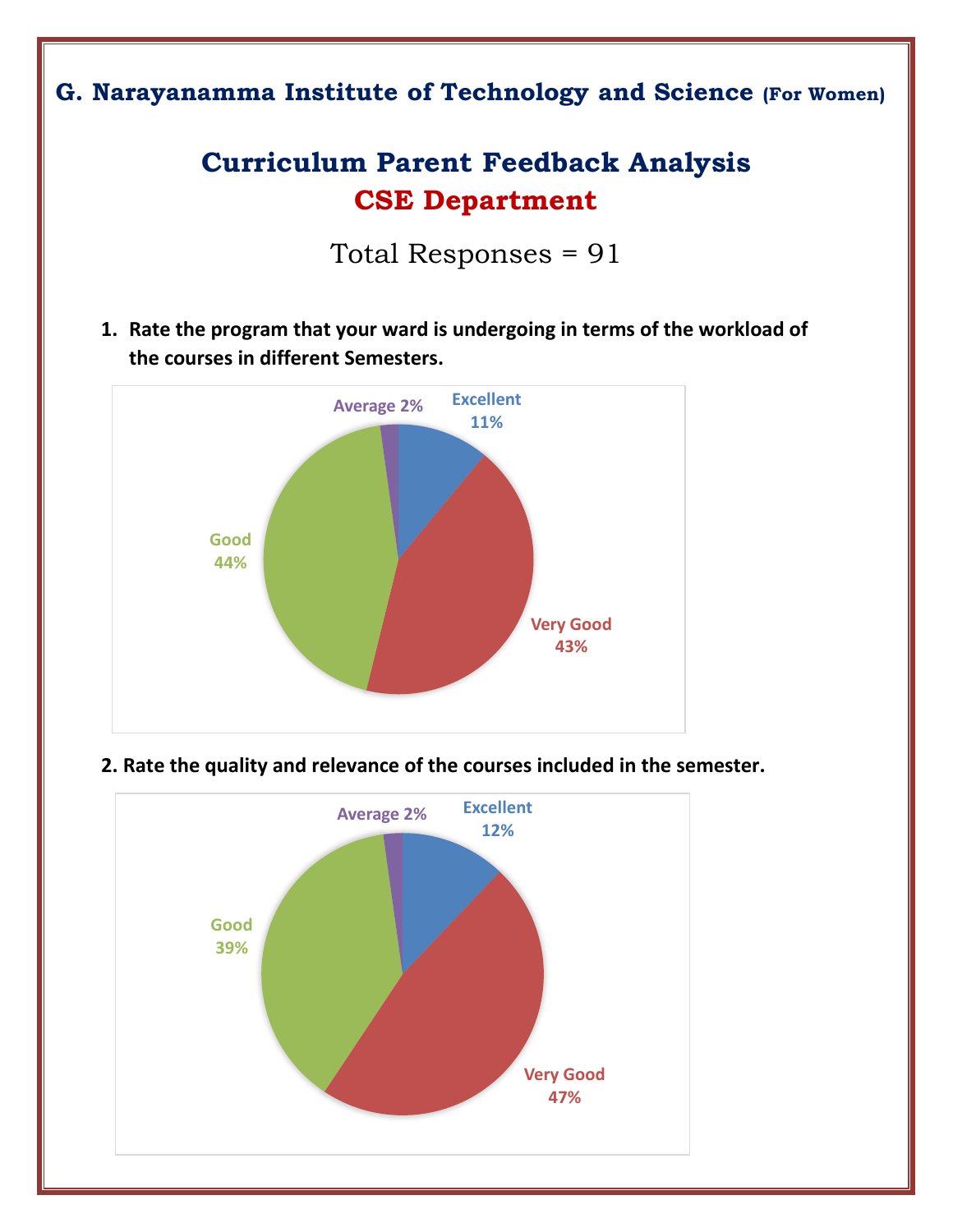

**4. Rate the treatment of the students by the faculty irrespective of the background of the student that includes Gender, caste, community creed etc. in teaching** 

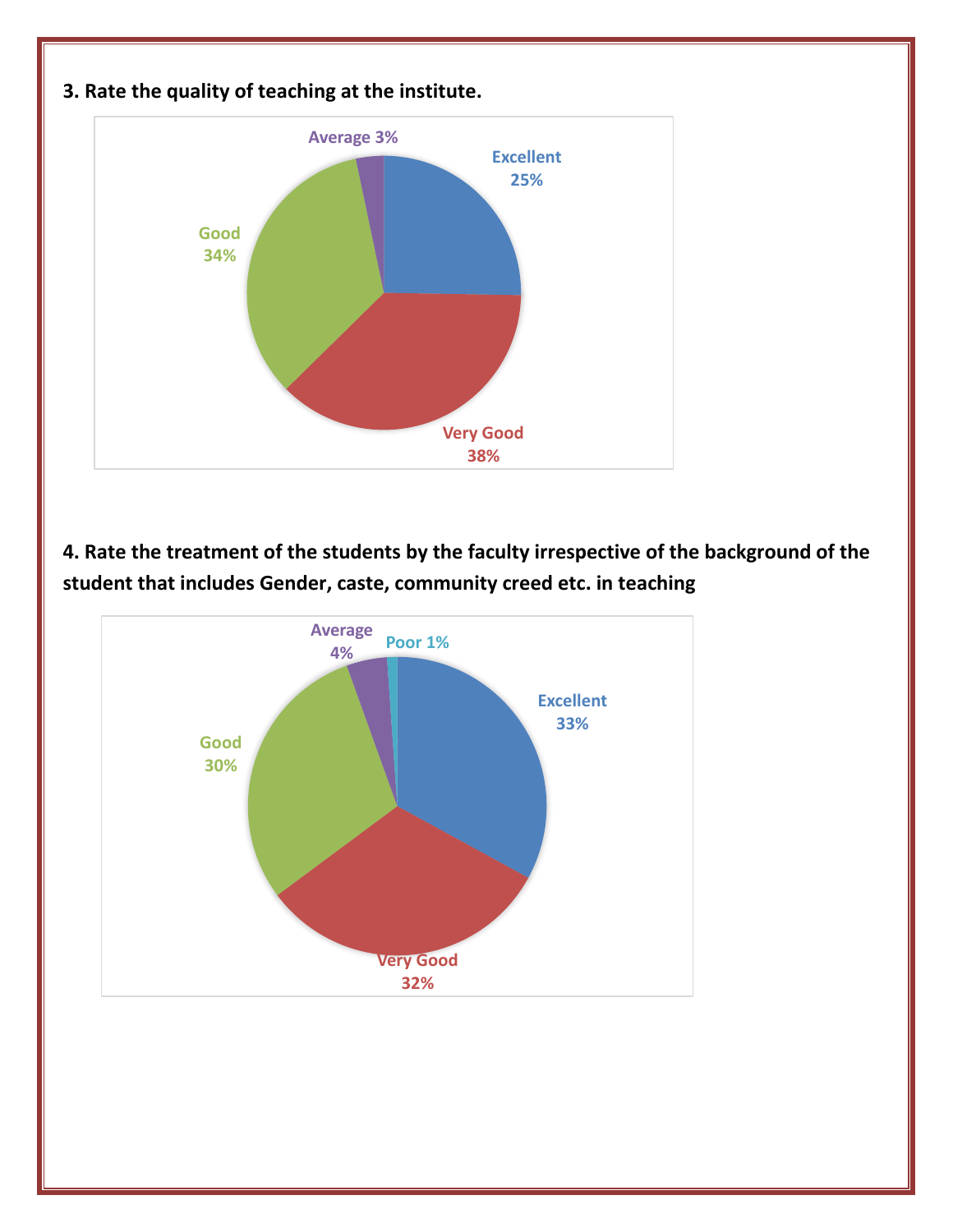

#### **6. Rate the Outcomes that your ward has achieved from the course.**

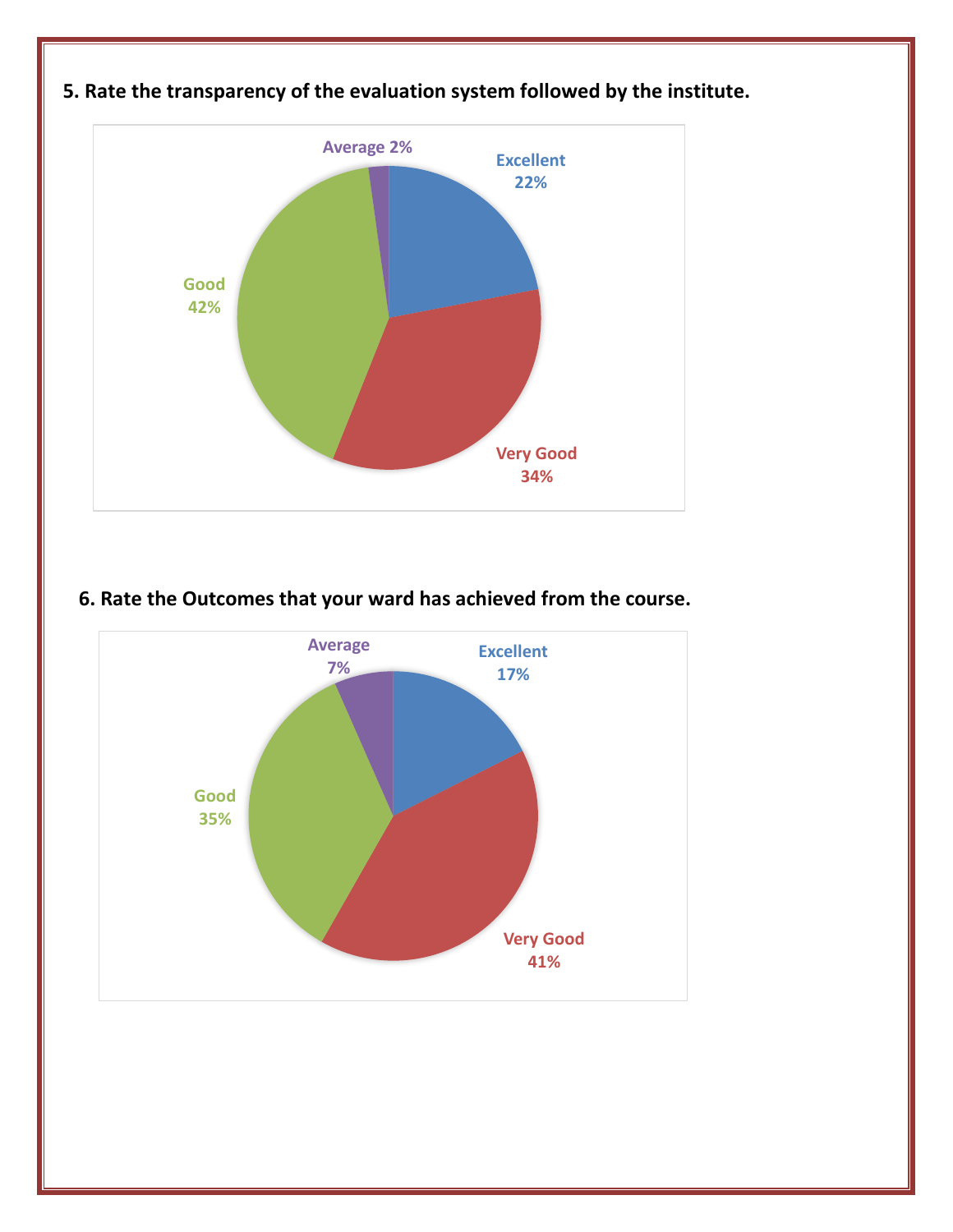**7. Rate the courses in terms of their relevance to the latest technologies or future technologies.**



**8. Rate the overall facilities available at the institute contributing towards your wards selfgrowth.**

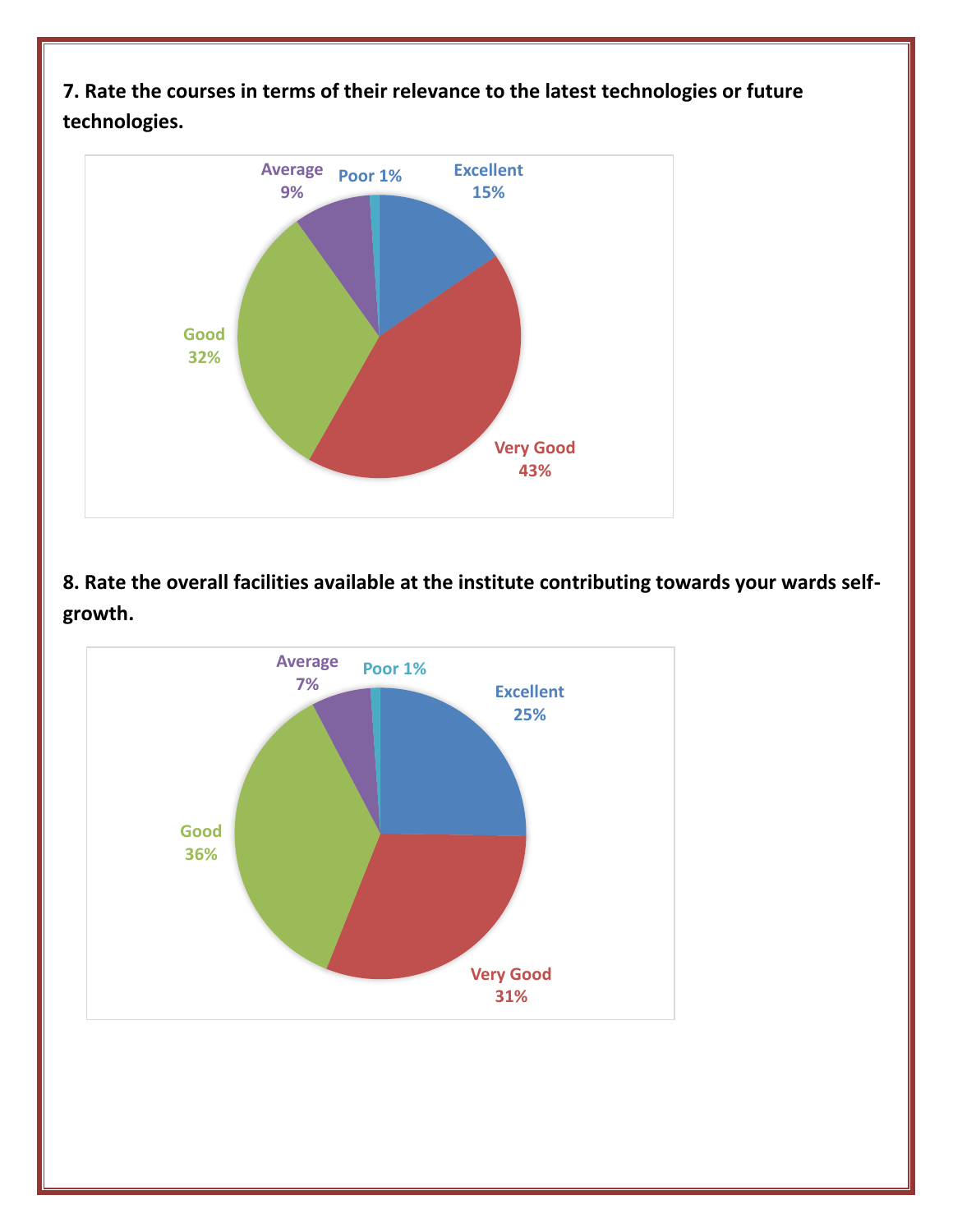

**9. Rate the institutes support and contribution for your ward in getting jobs and placements.**

### **10. Rate the transformation of your ward after the completion of the course.**